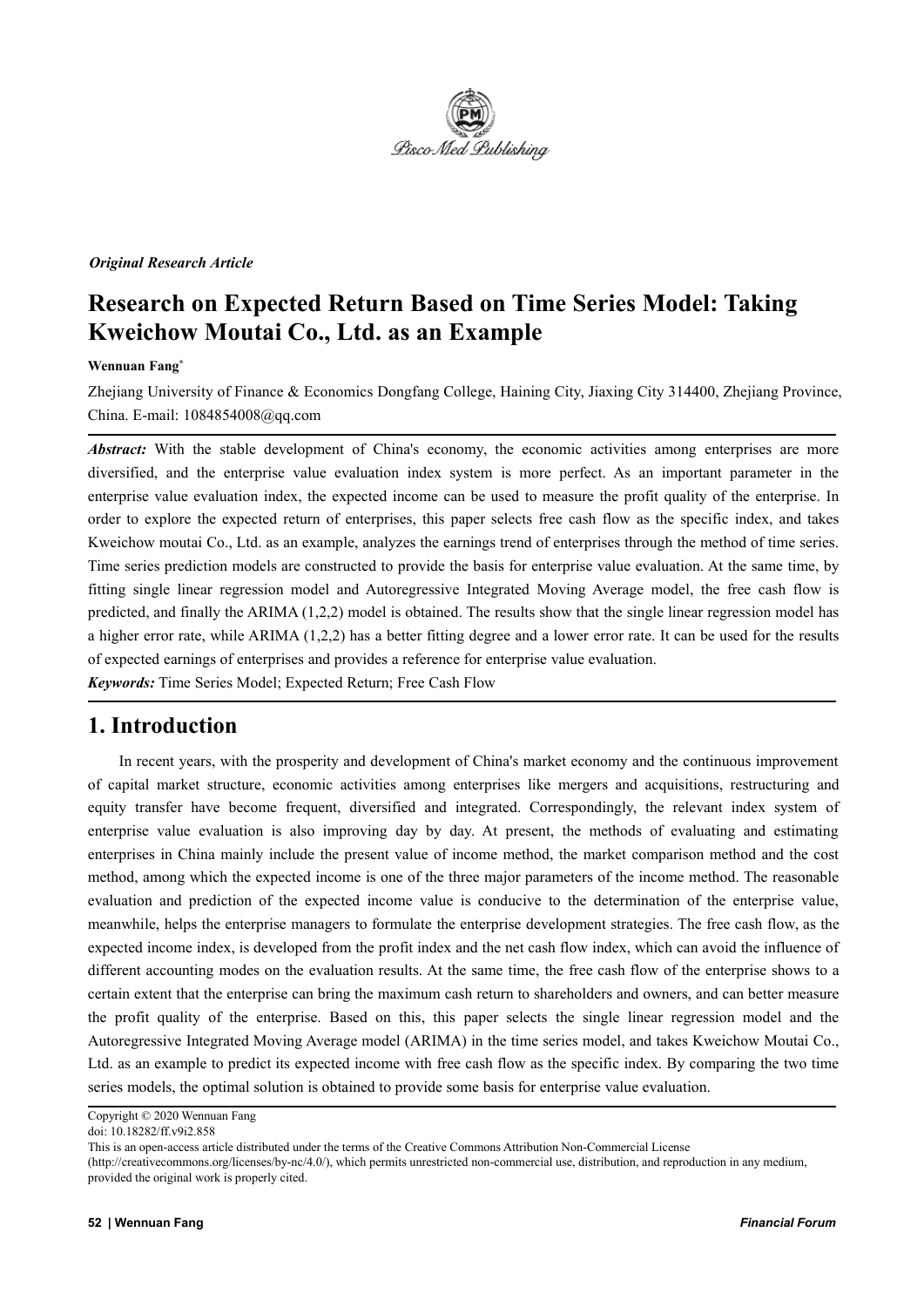## **2. Data source and interpretation of the indicator**

#### **2.1 Data sources**

In order to explore the expected earnings of enterprises, this paper selects free cash flow as the main indicator, obtains the free cash flow data of 18 accounting years in the consolidated statements of Kweichow Moutai Co., Ltd. from 2002 to 2019 through China Stock Market Accounting Research (SCMAR), based on which a time series model is established to predict the free cash flow of the company.

### **2.2 Interpretation of the indicator**

The free cash flow of an enterprise refers to the cash flow that can pay all creditors (creditors and shareholders) after deducting taxes, necessary capital expenditure and increase of working capital. Free cash flow of enterprises is based on income and payment realization system, which can better evaluate the profit quality of the enterprise; the calculation of the free cash flow of the enterprise can exclude the abnormal income, which can objectively reflect the true profitability of the enterprise; the free cash flow of the enterprise reflects the time cost of the capital, not blindly pursuing the short-term benefits, but focusing on the long-term stable and balanced development of the enterprise, which is more conducive to measuring the true development of the enterprise prospects. The free cash flow data of Kweichow Moutai Co., Ltd. is as follows:

| Year | Free cash flow of enterprise |      | Free cash flow of       |      | Free cash flow of enterprise |
|------|------------------------------|------|-------------------------|------|------------------------------|
|      | (unit: yuan)                 | Year | enterprise (unit: yuan) | Year | (unit: yuan)                 |
| 2002 | $-62003810.8$                | 2008 | 247432399.7             | 2014 | 6100741591                   |
| 2003 | -7053100.608                 | 2009 | 746246551.6             | 2015 | 7265657933                   |
| 2004 | 205215256.3                  | 2010 | 1037207996              | 2016 | 9613498194                   |
| 2005 | 178740511.7                  | 2011 | 2074041420              | 2017 | 8451375592                   |
| 2006 | 685566027.7                  | 2012 | 1566239355              | 2018 | 15646290353                  |
| 2007 | 540138628.1                  | 2013 | 6870220206              | 2019 | 17690662346                  |

**Table 1.** Free cash flow statement of Kweichow Moutai Co., Ltd. from 2002 to 2019

### **3. Introduction of the model and correlation analysis oftime series**

#### **3.1 Introduction of the model**

#### **3.1.1 Single linear regression prediction model**

The main idea of single linear regression model is based on the least square method to determine the minimum sum of deviation squares of the regression equation, and to build a single regression equation as follows:

$$
y_n = a + bn + c
$$

Among them, the constant a is the intercept of single linear regression trend line, and the constant b is the slope of trend line equation, all of which are measured by least square estimation. Term c is a normaldistribution satisfying the mean value of 0 and the homogeneity of variance. The goodness of fitof trend line is tested by hypothesis, and the final prediction is made.

#### **3.1.2 Autoregressive Integrated Moving Average model (ARIMA)**

Autoregressive Integrated Moving Average model can be regarded as the sum of two time series models, vector autoregressive model and moving average model. When modeling ARIMA (p, d, q) model, p and q represent the order of autoregressive lag and the order of moving average, respectively. d is the number of difference items needed to become a stationary time series. The prediction equation is as follows:

 $Y_n = AR_1Y_{n-1} + AR_2Y_{n-2} + ... + AR_nY_{t-n} + MA_1Y_{n-1} + MA_2Y_{n-2} + ... + MA_nY_{t-n} + C_n$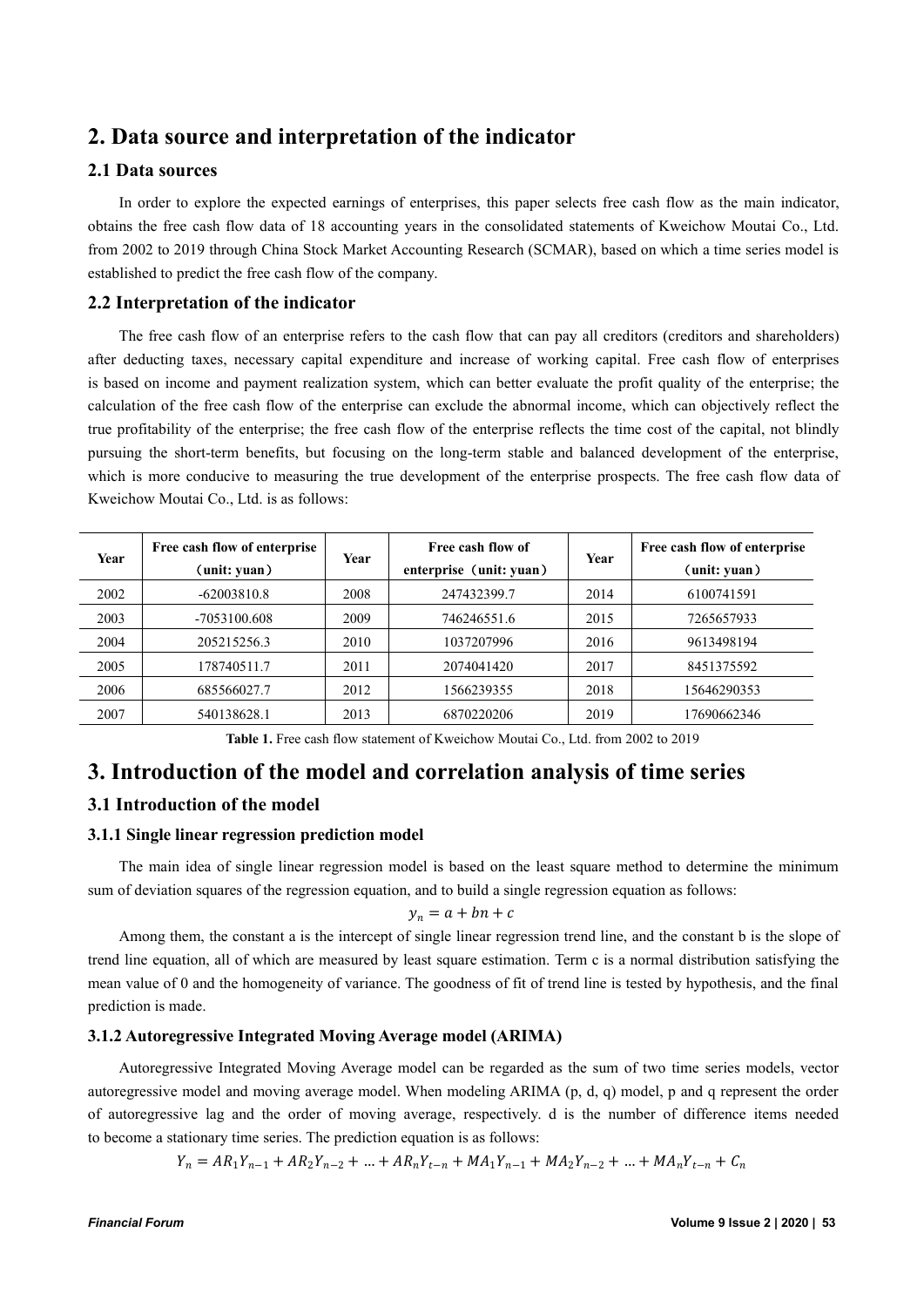In the equation,  $AR_1...AR_n$  is the autoregressive lag coefficient,  $MA_1...MA_n$  is the moving average item family array,  $C_n$  is the constant residual term of the equation. The observation value needs to meet the requirements of stationary time series, and the final model prediction needs to pass the residual white noise test.

#### **3.2 Correlation analysis of time series**

In order to have a more intuitive understanding of the changes of free cash flow of enterprises in Kweichow Moutai Co., Ltd. in 18 years, and facilitate further analysis of free cash flow of enterprises, relevant figures are drawn according to the data, and the results are shown in **Figure 1** below:



Figure 1. Change trend of free cash flow of enterprises in Kweichow Moutai Co., Ltd. from 2002 to 2018.

Based on the analysis of the change of free cash flow of enterprises in Kweichow Moutai Co., Ltd. from 2002 to 2019, the trend of its free cash flow was generally in line with the development trend of the whole liquor industry and macro industrial policies. 2002 to 2012 were the golden period for the development of Kweichow Moutai Co., Ltd. It has maintained the development strategy of expansion, with more capital expenditure. The fluctuation of free cash flow in the early stage is mainly reflected in the expansion of production line and the new construction of logistics and storage workshop. At the same time, the government issued eight regulations restricting government consumption in 2012, slowing down the growth of free cash flow in 2013-2015, as Kweichow Moutai Co., Ltd. mainly produces high-end liquor. In this regard, the company has carried out strategic transformation since 2015, established the "133 brand strategy" (a world brand, three national brands and three regional brands) and the " $5 + 5$ " market strategy of Maoxiang series liquor (to build five core markets and five potential markets, with the sales market turning to the counties and townships), transformed from government consumption to business consumption and personal consumption, and increased middle and low-end product categories. Since 2015, the proportion of sales of high-priced Moutai liquor has declined, while the sales of low-priced series liquor has started to rise with an increasing market share. Since then, Kweichow Moutai has entered the second golden development period. In 2016-2017, as the initial goal of the strategy is to seize the market rather than make profits, the free cash flow has declined; the implementation of the strategy is stable in 2018-2019, low-priced series of liquor has a certain consumer market, and the free cash flow of enterprises has started to grow rapidly.

### **4. Prediction of free cash flow of enterprises**

#### **4.1 Pretreatment of free cash flow of enterprises**

Since the Autoregressive Integrated Moving Average model requires the time series to meet the stationary state: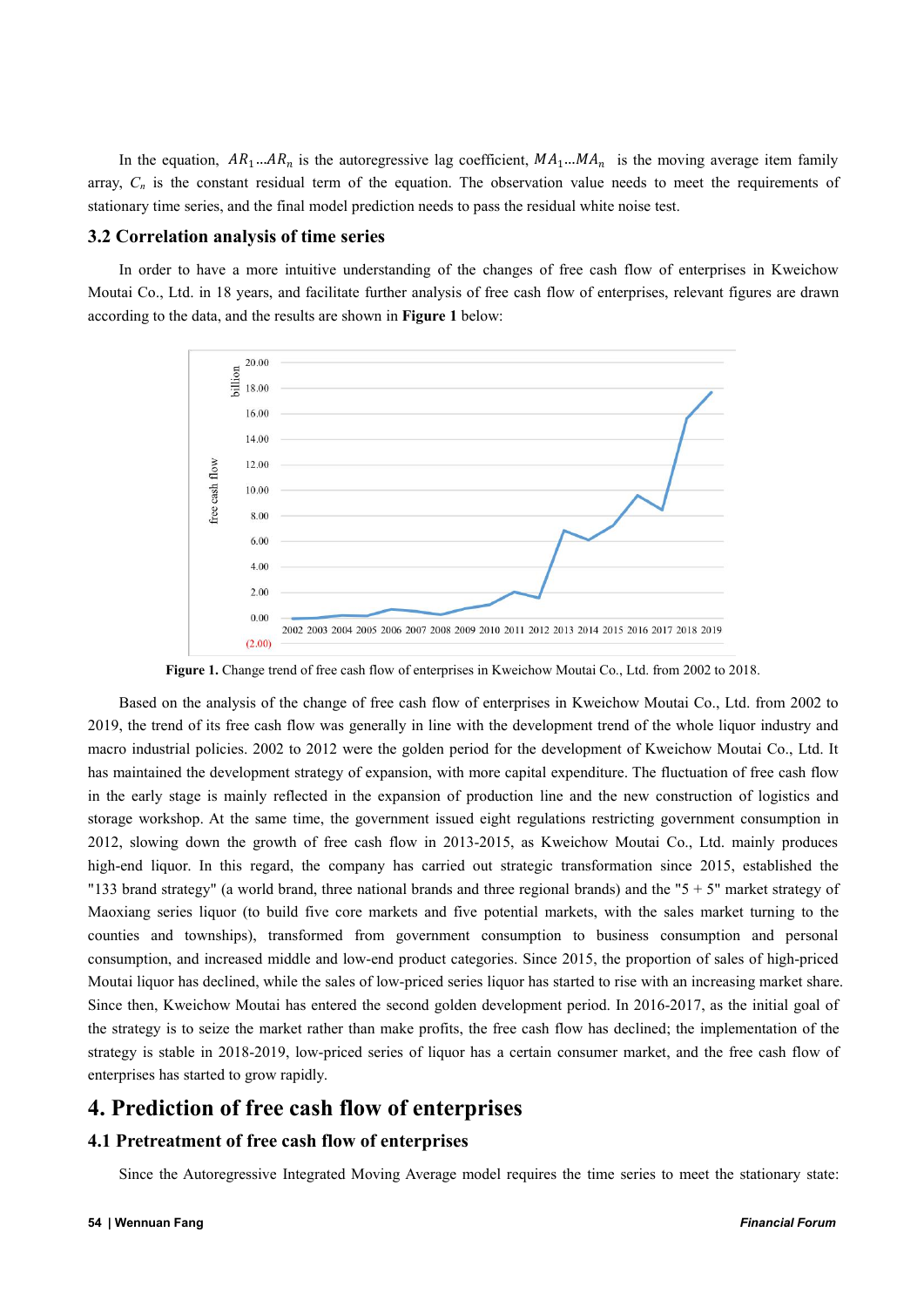that is to say, the trend of free cash flow in Kweichow Moutai Co., Ltd. does not contain obvious seasonal, cyclical and cyclical characteristics, and it is in an irregular fluctuation. Therefore, it is necessary to preprocess the data. The steps are: first, the processing of missing value. Because the free flow of the enterprise in 18 years is recorded from the database and is real and effective, the original sequence does not contain the missing value. Second, the smooth processing of the original data. First of all, the data is logarithmically processed; secondly, by drawing the autocorrelation graph and partial autocorrelation graph, it is found that the autocorrelation graph and partial autocorrelation graph showing an obvious tail shape, that is, there isno significant shape of 0 after a certain lag order. Therefore, the logarithm of the original free cash flow sequence is not a stationary time series. Through the unit root test, it is found that the p value is0.01 less than 0.05, rejecting the hypothesis that the unit root exists, indicating that the sequence after the second-order difference has remained stable. The time sequence diagram, autocorrelation diagram and partial autocorrelation diagram after the second-order difference are as follows:



**Figure 2.** Sequence diagram, autocorrelation diagram and partial autocorrelation diagram after second-order difference.

At the same time, by observing the sequence diagram of free cash flow of Kweichow Moutai Co., Ltd. after the second-order difference, it is found that after the second-order difference, the difference sequence presents irregular changes; from the autocorrelation diagram and partial autocorrelation diagram, it can be seen that the autocorrelation diagram and partial autocorrelation diagram of the difference sequence show tailing, that is, the step-by-step attenuation is not significant 0, and there is no significant trend. It can be seen that the free cash flow sequence after the second-order difference in Kweichow Moutai Co., Ltd. is a stationary time series, which can be used for time series model prediction.

In this paper, the stationary time series are obtained after the second-order difference. The ARIMA (p, 2, q) model can be established for the original series. From the second-order difference autocorrelation chart in **Figure 2**, it can be seen that the autocorrelation sequence chart shows a declining trend, and there is a more obvious peak, and there are two more obvious peaks in the partial autocorrelation chart, gradually decreasing to 0. Therefore, this paper attempts to establish ARIMA (1,2,2) time series model to predict the free cash flow of Kweichow Moutai Co., Ltd.

#### **4.2 Specific prediction and prediction results of cash flow of enterprises**

In this paper, single linear regression prediction model and Autoregressive Integrated Moving Average model are used to predict the free cash flow of Kweichow Moutai Co., Ltd. The specific prediction process is as follows:

#### **4.2.1 Single linear regression prediction model**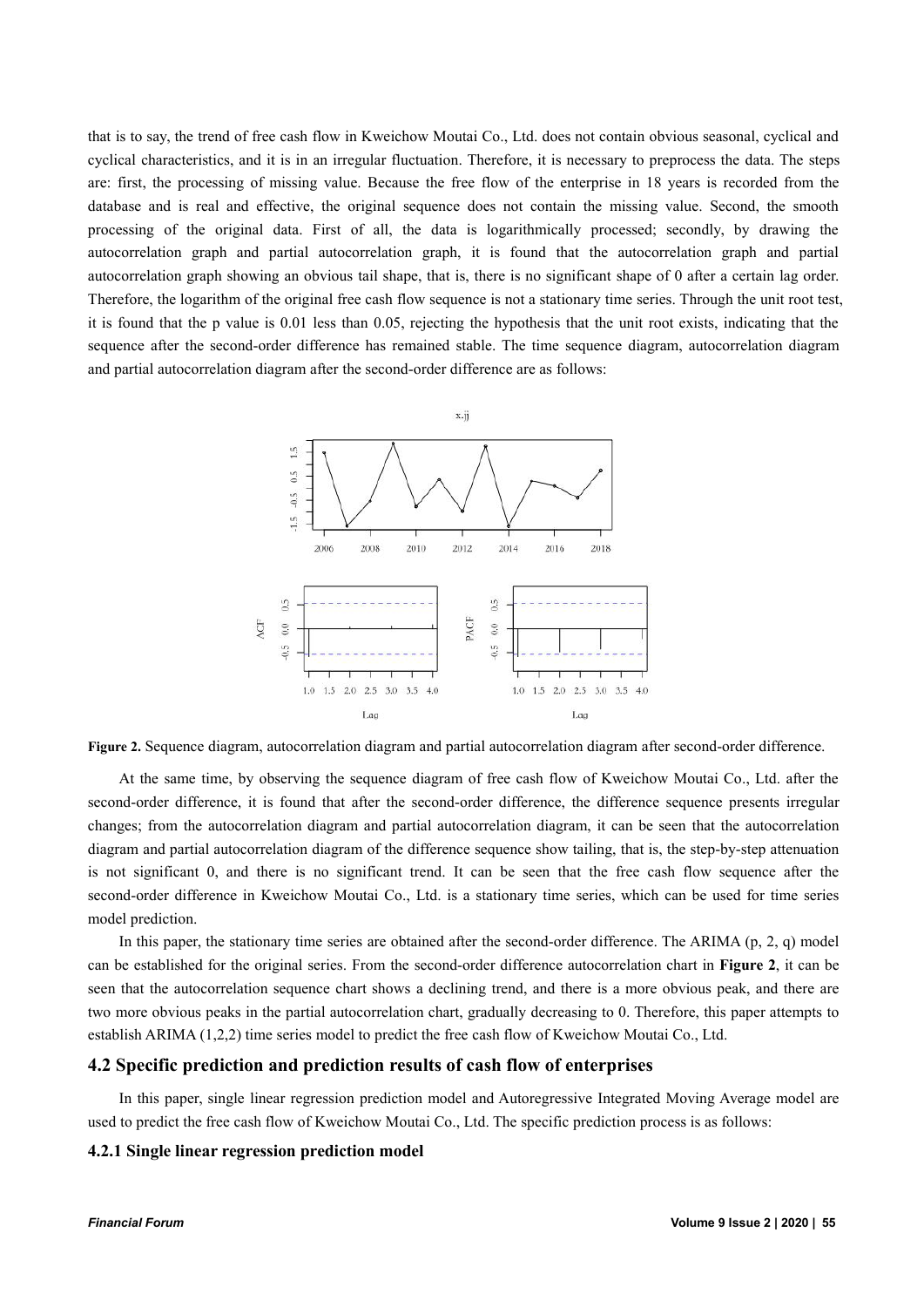Single linear regression model has less reading value of free cash flow data of Kweichow Moutai Co., Ltd., which is easy to be affected by individual extreme value, and can not accurately reflect the expected trend of its free cash flow. In order to compare with the Autoregressive Integrated Moving Average model and reflect the accuracy of the time series model to the expected return, the single linear regression prediction results achieved in this paper are as follows:

| Variables | Coefficient       | <b>Standard error</b> | <b>T</b> statistic | P value  |
|-----------|-------------------|-----------------------|--------------------|----------|
| constant  | -1579651764565.43 | 232630004071.308      | -6.790404234       | 0.609113 |
|           | 787686261.4       | 115735976.7           | 6.80588944         | 0.593318 |

**Table 2.** Significance level of original sequence parameters

The forecast value of free cash flow of enterprises in the next five years is as follows:

| Forecast year                       | 2020        | 2021        | 2022        | 2023        | 2024        |
|-------------------------------------|-------------|-------------|-------------|-------------|-------------|
| Forecast value of<br>free cash flow | 11474483503 | 12262169764 | 13049856026 | 13837542287 | 14625228548 |
| (unit: yuan)                        |             |             |             |             |             |

**Table 3.** Forecast value of Single linear regression of expected income of Kweichow Moutai Co., Ltd.

To a large extent, the model considers the overall change of free cash flow of Kweichow Moutai Co., Ltd., but the model is insufficient to extract the information of abnormal value, and the extreme individual value has a great impact on the model. From 2020 to 2024, the forecast value of its free cash flow began to rise rapidly from about 11.4 billion yuan to 14.6 billion yuan. This is not in line with the basis of free cash flow of nearly 17.6 billion yuan in 2019. Even in the prediction of time series model, the single linear regression method is not suitable for predicting the expected return. With the increase of time, there will be a big gap between the predicted value and the real value, and the single linear regression model is difficult to pass the parameter hypothesis test.

#### **4.2.2 Autoregressive Integrated Moving Average model (ARIMA)**

In this paper, the stationary time series are obtained by the second-order difference method. The ARIMA (p, 2, q) model can be established for the logarithmic original series. From the second-order difference autocorrelation chart in **Figure** 2, it can be seen that the autocorrelation sequence chart shows a declining trend, and there is a more obvious peak, and there are two more obvious peaks in the partial autocorrelation chart, gradually decreasing to 0. Therefore, the time series model of ARIMA (1,2,2) is established. The p value of the residual white noise test is 0.5728, which is greater than 0.05. The received residual is the white noise series. That is to say, ARIMA (1,2,2) model passes the white noise test. Therefore, the model is applicable to the prediction of free cash flow of Kweichow Moutai Co., Ltd., and the prediction results are as follows:

| Forecast year  | <b>2020</b> | 2021        | 2022        | 2023        | 2024        |
|----------------|-------------|-------------|-------------|-------------|-------------|
| Forecast value |             |             |             |             |             |
| of free cash   |             | 36226618382 | 40052084991 | 30120906497 | 57317173931 |
| flow (unit:    | 27150193218 |             |             |             |             |
| yuan)          |             |             |             |             |             |

**Table 4.** Predicted value of ARIMA model of expected return of Kweichow Moutai Co., Ltd.

### **4.3 Error analysis ofthe prediction results oftime series models**

Based on the true value of free cash flow of Kweichow Moutai Co., Ltd. in 2019, the error of the two time series models is compared and analyzed. The results are as follows: